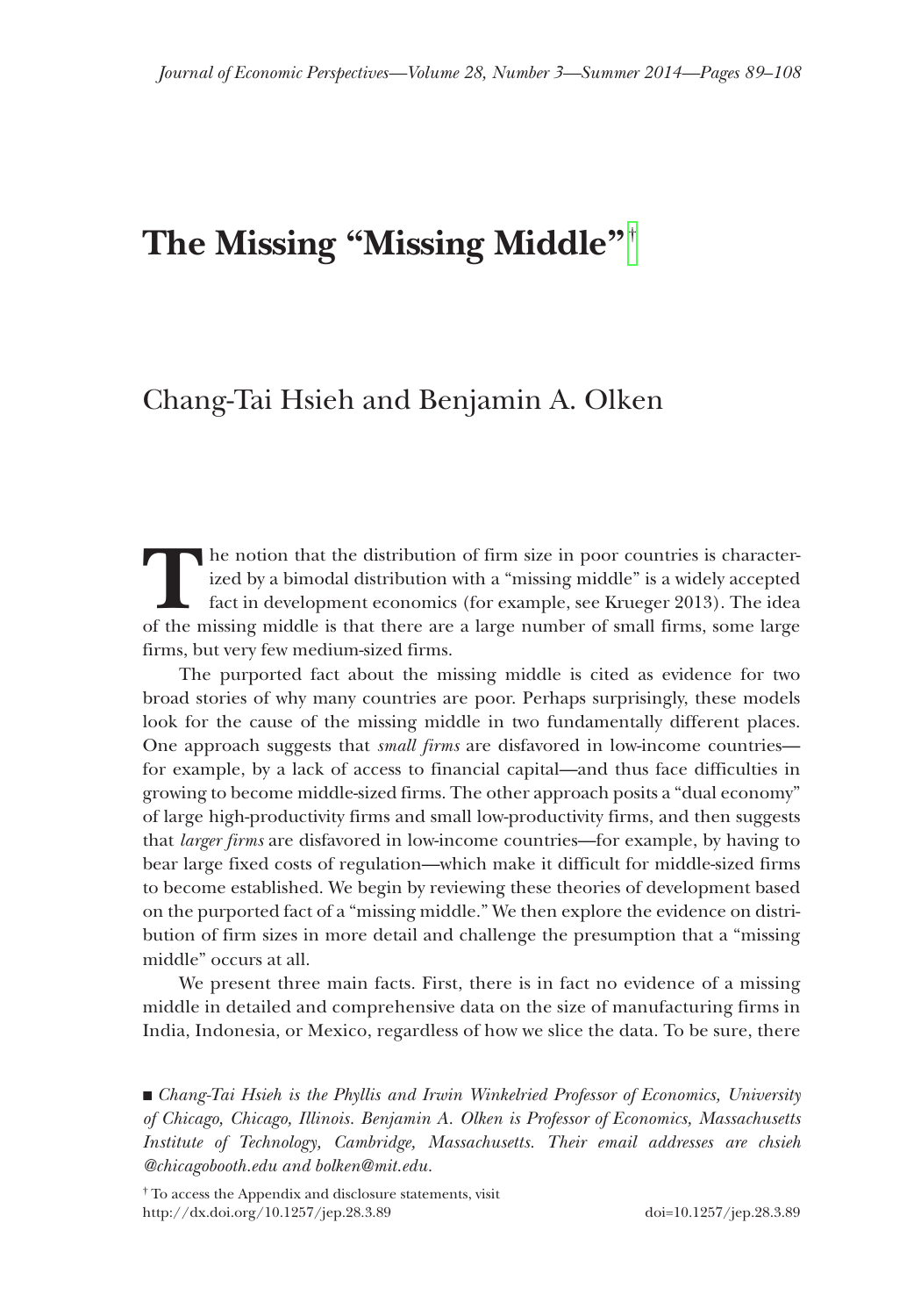are many more small firms in developing countries—but while medium-sized firms are missing in the data, large firms are missing as well. Put differently, while there are fewer middle-sized firms in developing countries than developed countries, there is no missing middle in the sense of a bimodal distribution.

Second, the average product of labor and capital is significantly lower in small firms when compared to larger firms. This is important because some theories say that small firms do not grow because they face high marginal costs of capital; if so, the marginal product of the capital that they do have should be higher. While we do not directly observe the marginal product of capital, it appears that the average product of labor and capital is significantly *lower* in small firms when compared to larger firms. To the extent that marginal and average costs move together, this fact suggests that large firms rather than small firms are the ones suffering the large fixed costs or shortage of capital that could stifle their growth.

Third, we consider the possibility that regulatory obstacles generate a missing middle, but find no evidence of meaningful discontinuities in the firm size distribution. We focus on regulations that kick in at a certain size threshold and test whether there are an unusually large number of firms right under the threshold and an unusually small number of firms right above the threshold: specifically, we focus on a size threshold of 100 employees in India where various labor regulations kick in; a revenue threshold in Indonesia above which firms are required to pay value-added tax; and a revenue threshold in Mexico above which firms face higher tax rates. However, we find no economically meaningful bunching of firms around these thresholds, which suggests that stories based on thresholds due to formality or regulations are unlikely to be causing major distortions in the economy. This evidence does not rule out the possibility that such forces are present, but it suggests that if fixed costs or thresholds are important, they must vary substantially across firms.

Given these facts, a natural question is how this misconception about the missing middle arose in the first place. We suggest that the misconception about the missing middle comes from the two transformations that have been made to data in generating the main evidence cited for the missing middle. Specifically, the main citation for the existence of the missing middle is a table on the distribution of employment shares in a number of countries in Tybout (2000). Due to data limitations, these tabulations are binned into three groups: firms with less than 10 employees, 10–49 employees, and 50 or more employees. The "missing middle" refers to the fact that there is less employment in the middle category (10–49 employees) than in the other two bins. In addition, these tabulations present the distribution of *employment share* by firm size and not the distribution of the number of *firms* by size. However, the relevant theories for which the missing middle is a key fact are about the firm itself (for example, theories that firms over a size are differentially taxed, or firms have trouble getting credit and so can't grow above a certain size) and not about the employment share, which is instead more relevant for understanding where the typical worker in the economy works.

We show that the widely cited facts about the missing middle come from the product of these two transformations of the data (using three broad bins and the employment share); neither one alone will produce the effect. When we bin the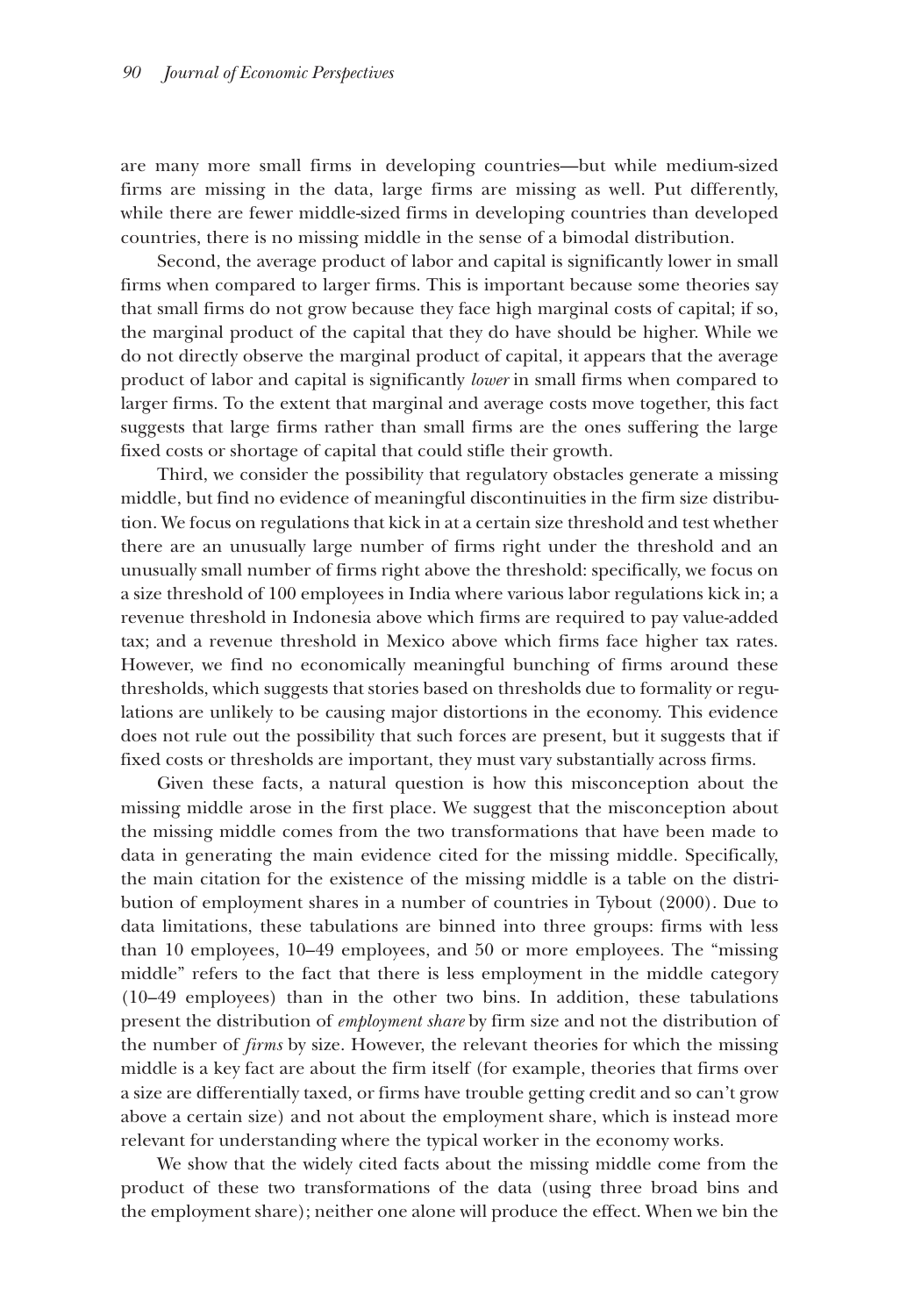firm size distribution into these three broad bins, it appears unimodal. Similarly, when plotted flexibly as a histogram, the employment share distribution appears unimodal. Only when one groups the employment share distribution into these three bins does the "missing middle" pattern emerge.

The absence of a missing middle suggests that the theories of development that cite the missing middle "fact" are not correct, at least without substantial modifications. Our evidence suggests that a major problem of economic development in low-income countries may not be how to relax the constraints faced by small firms, but instead how to relieve the differential constraints faced by large firms. In turn, this view of the world suggests that programs such as microcredit or tax regimes that seek to benefit small firms can worsen the development problem by further increasing the incentive for firms to remain small.

#### **The Missing Middle in Theories of Development**

The missing middle is an important presumed fact behind two models of development, one that emphasizes that small firms are disfavored relative to large ones and another that emphasizes that medium and large firms are disfavored relative to smaller ones.

The first model is the view that the institutional environment in poor countries discriminates against small firms and favors big firms. Such models come in several versions. The most common version, often put forward by supporters of micro-lending, is based on a claim that small firms are credit constrained—that is, they would like to borrow a larger quantity of funds at the prevailing interest rate but are unable to find a lender willing to lend—and large firms are not credit constrained. Closely related mechanisms are based on the idea that property rights are protected for formal firms but not for informal firms (De Soto 1989), or that large firms have better access to output markets. Other related models are based on the idea that government interventions benefit large firms, perhaps because the large firms are state-owned firms, or because industrial policy targets large firms, or because large firms are the main beneficiaries of protectionism and entry barriers.

A central prediction of many of these models is that the marginal return to resources should be higher in small firms compared to large firms. If small firms are constrained in their ability to obtain capital, they will also have high marginal products for the capital that they do have. Indeed, a number of papers estimate a very high return to capital in small firms in developing countries (de Mel, McKenzie, and Woodruff 2008; Udry and Anagol 2006; Kremer, Lee, Robinson, and Rostapshova 2013).

A second model of development that generates a missing middle harkens back to the "dual economy" view, as expressed in Arthur Lewis's (1954, p. 147) famous characterization of poor countries as islands of capitalist employment, "surrounded by a vast sea of subsistence workers . . . a few industries highly capitalized, such as mining or electric power, side by side with the most primitive techniques; a few high class shops, surrounded by masses of old style traders; a few highly capitalized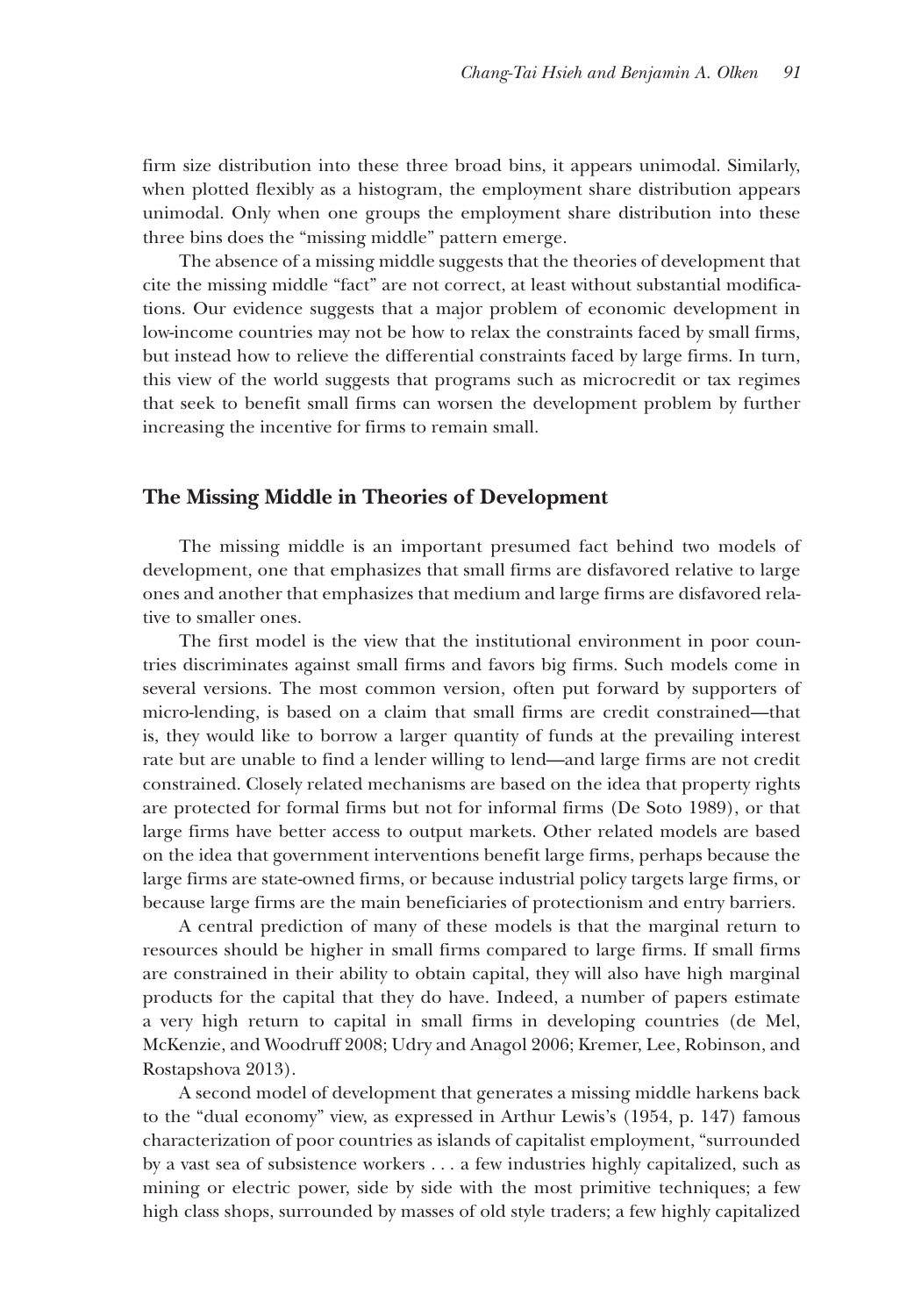plantations, surrounded by a sea of peasants." In more recent manifestations of this view, McKinsey Global Institute (2001) argues that the most productive firms in low-income countries are as productive as the firms in high-income countries, but the vast majority of firms in low-income countries are low-productivity ones. Bloom and Van Reenan (2007) provide similar evidence, focusing on the distribution of the quality of management.

The theories behind this view often emphasize that in many low-income countries, medium and large firms face fixed costs or constraints that small firms do not face. While some large firms are able to spread such fixed costs over a large enough volume of sales, or perhaps to offset regulatory costs with counterbalancing government subsidies, medium-sized firms lack such abilities and face differential barriers. For example, Banerjee and Duflo (2005, 2011) argue that the marginal return from increasing scale is low for firms using "primitive" technologies but is high in firms using "modern" technologies. In their model, this situation arises because the fixed cost of modern technologies is prohibitively high in poor countries. Therefore only a small number of firms adopt such technologies.

The classic paper by Harris and Todaro (1970) was the first to model the dual economy view that large firms are subject to constraints and regulations that small firms are able to evade. Their model posits a "modern" sector that pays above-market wages and a "traditional" sector that pays market wages. Rauch (1991) formally shows how this mechanism can generate a "missing middle" by assuming a fixed threshold due to minimum wage laws or labor unions above which firms have to pay above-market wages. Krueger (2013), McKinsey & Co. (2005), and Levy (2008) are recent versions of the same idea, where large firms pay taxes and are subject to regulations (in India, Brazil, and Mexico, respectively) that smaller firms can evade.

The dual economy model generates specific empirical predictions, too. First, if some firms are capital-constrained while others are not, then when one plots the distribution of returns to capital, there should be a "barbell" shape with one group of firms showing high returns to capital and the other showing lower returns. Second, the question of whether one should expect the returns to inputs (capital or labor) to be higher in larger or in smaller firms depends on the type of production function assumed. But if it is the large firms that are constrained in a dual-economy-type model, then under reasonable assumptions (spelled out below), one would expect to find a higher rate of return to capital in those firms. Third, if the missing middle is due to the fixed threshold above which firms face higher taxes or are subject to onerous regulations but these taxes or regulations are imperfectly enforced (say because of an inefficient bureaucracy), the outcome will be a right-skewed firm size distribution instead of a bimodal distribution. The "constrained large firm" model also predicts that the marginal return to resources will be *lower* in small firms compared to large firms.

With this theoretical framework in mind, the next three sections discuss facts about the distribution of firm size, the patterns of returns to capital and labor inputs, and whether one observes a "kink" in the distribution of firms at points where one might expect to find such a kink based on prominent regulations affecting large firms.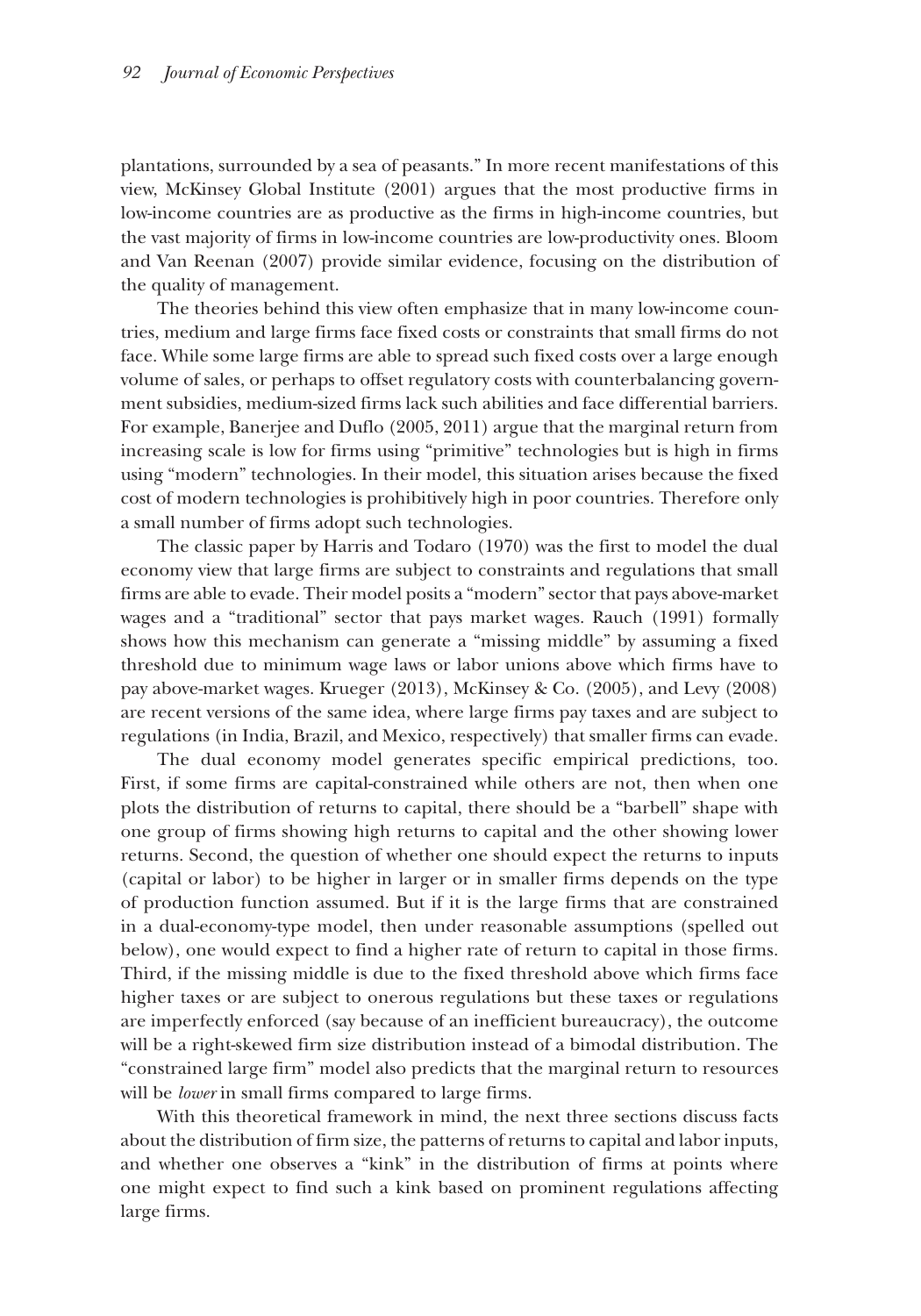#### **The Size Distribution of Firms: India, Indonesia, Mexico**

Much of the work on the size distribution of firms in low-income countries looks at partial datasets—in particular, data that lacks much or any coverage of the informal sector. But we were able to obtain complete, representative microdata on the entire manufacturing sector for India, Indonesia, and Mexico, including both formal and informal enterprises. We use microdata from the manufacturing sector in the Mexican Economic Census, the Indonesian Economic Census, and India's Annual Survey of Industries and National Sample Survey (Schedule 2). For each country, we present the most recent wave of data available.<sup>[1](#page-4-0)</sup> The key variable we use is the number of workers, including unpaid family workers. These countries do differ substantially in terms of GDP per capita in the year our data was collected: specifically, real per capita GDP in purchasing power parity terms was \$3,700 in India (2011), \$3,600 in Indonesia (2006), and \$14,200 (2008) in Mexico (World Bank World Development Indicators 2013).

[Figure 1](#page-5-0) presents the distribution of firm size in bins of ten workers. The first row presents the distribution for India (2011), the second row for Indonesia (2006), and the third row for Mexico (2008). The first column presents the size distribution of *all* firms (since the tails have so few firms, we truncate the range of the graph at size 200 to make it visible). The next columns focus on different ranges of the data so that the patterns are more easily visible. Specifically, we restrict the range to firms with 10 to 200 workers (column 2), 20 to 200 workers (column 3), 50 to 200 workers (column 4), and 200 to 3,000 workers (column 5). The figure shows that the vast majority of firms in all three countries are small, with no evidence of bimodality in the firm size distribution. In all cases, the distribution of firm size is right skewed and generally smoothly declining in firm size, with no evidence of bimodality or discontinuity. This is the first key fact: there is no evidence of a "missing middle" of firms when one examines the raw distributions of firm size in any of these three countries.

Comparing the three countries, the fraction of small firms is lower in Mexico than in India and Indonesia. About 90 percent of firms in Mexico employ less than 10 workers. In India and Indonesia, the fraction of firms with less than 10 workers is almost visually indistinguishable from 100 percent. Given that the GDP per capita in Mexico is about four times higher than in India and Indonesia, the pattern suggests that development is associated with a decline in the skew of the firm size distribution.

For comparison, the US distribution of manufacturing firms has as its mode mid-sized firms with about 45 employees (Hsieh and Klenow 2014, Figure 14), whereas the mode in each of these countries are firms with one worker. There are

<span id="page-4-0"></span><sup>&</sup>lt;sup>1</sup> The Mexican Economic Census is a complete enumeration of fixed establishments. The Indonesian Economics Census is a complete enumeration of all establishments with 20 or more employees (medium and large firms) and a random 5 percent sample of establishments with 20 or fewer employees (small firms). We combine these two samples to get a complete picture of the entire Indonesian manufacturing sector, including both formal and informal enterprises. The Indian Annual Survey of Industries is a census of formal establishments with more than 100 employees and a random survey of formal establishments with less than 100 employees. The National Sample Survey is a survey of informal establishments. We combine the data from the two surveys when we present evidence from India.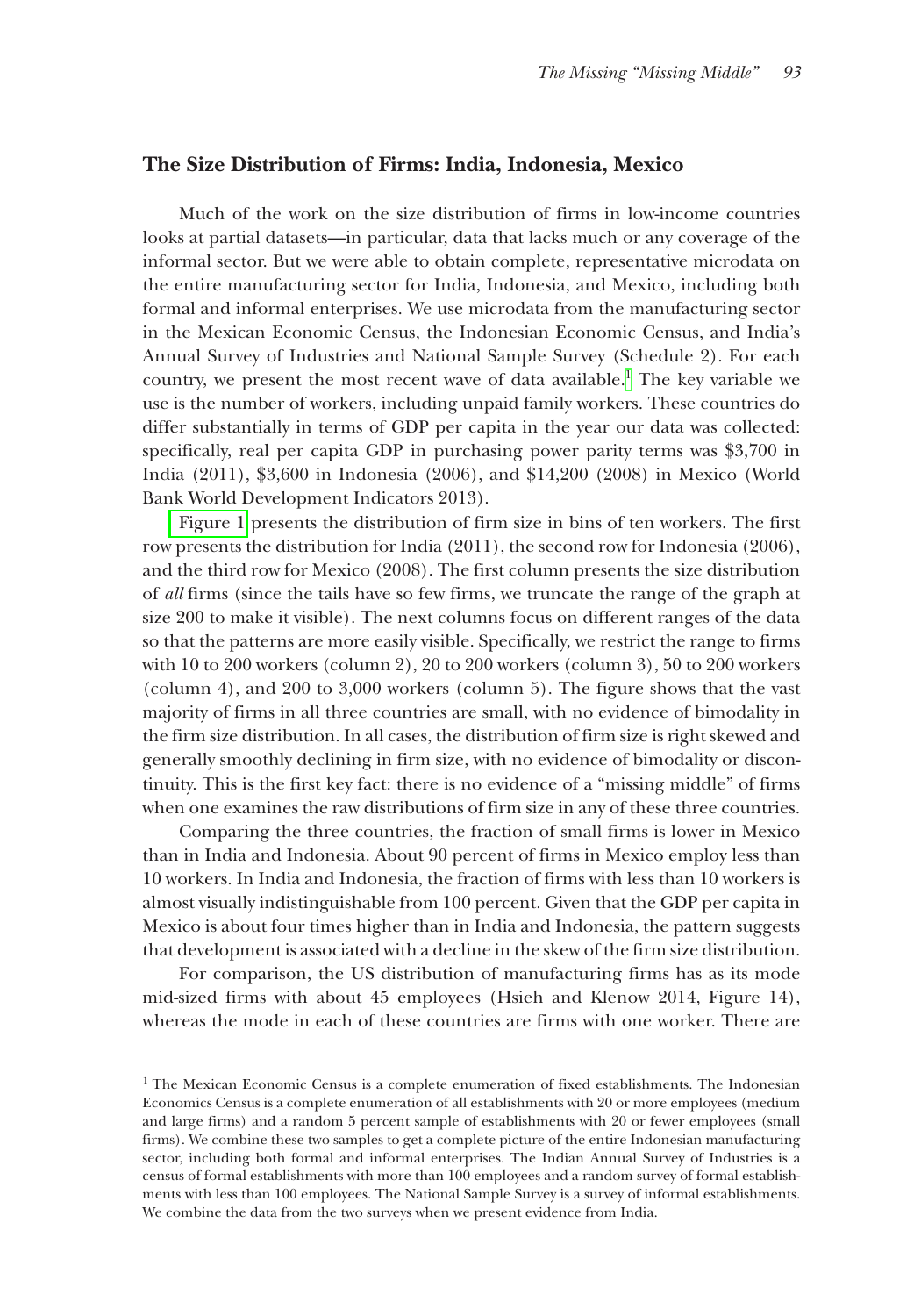<span id="page-5-0"></span>

*Source:* We use microdata from the manufacturing sector in the Mexican Economic Census, the Indonesian Economic Census, and India's Annual Survey of Industries and National Source: We use microdata from the manufacturing sector in the Mexican Economic Census, the Indonesian Economic Census, and India's Annual Survey of Industries and National Sample Survey (Schedule 2). See footnote 1. Sample Survey (Schedule 2). See footnote 1.

For all graphs, the y-axis indicates the share of all firms in the specified size. The different columns truncate the x-axis in different ways to focus on different parts of the distribution. For all graphs, the y-axis indicates the share of all firms in the specified size. The different columns truncate the x-axis in different ways to focus on different parts of the distribution. *Notes:* The figure shows distribution of firm size measured by the number of workers. The bin size is 10 workers, and each bin contains the upper bound and not the lower bound. Notes: The figure shows distribution of firm size measured by the number of workers. The bin size is 10 workers, and each bin contains the upper bound and not the lower bound.

Distribution of Firm Size as Measured by Number of Workers *Figure 1* **Distribution of Firm Size as Measured by Number of Workers** Figure 1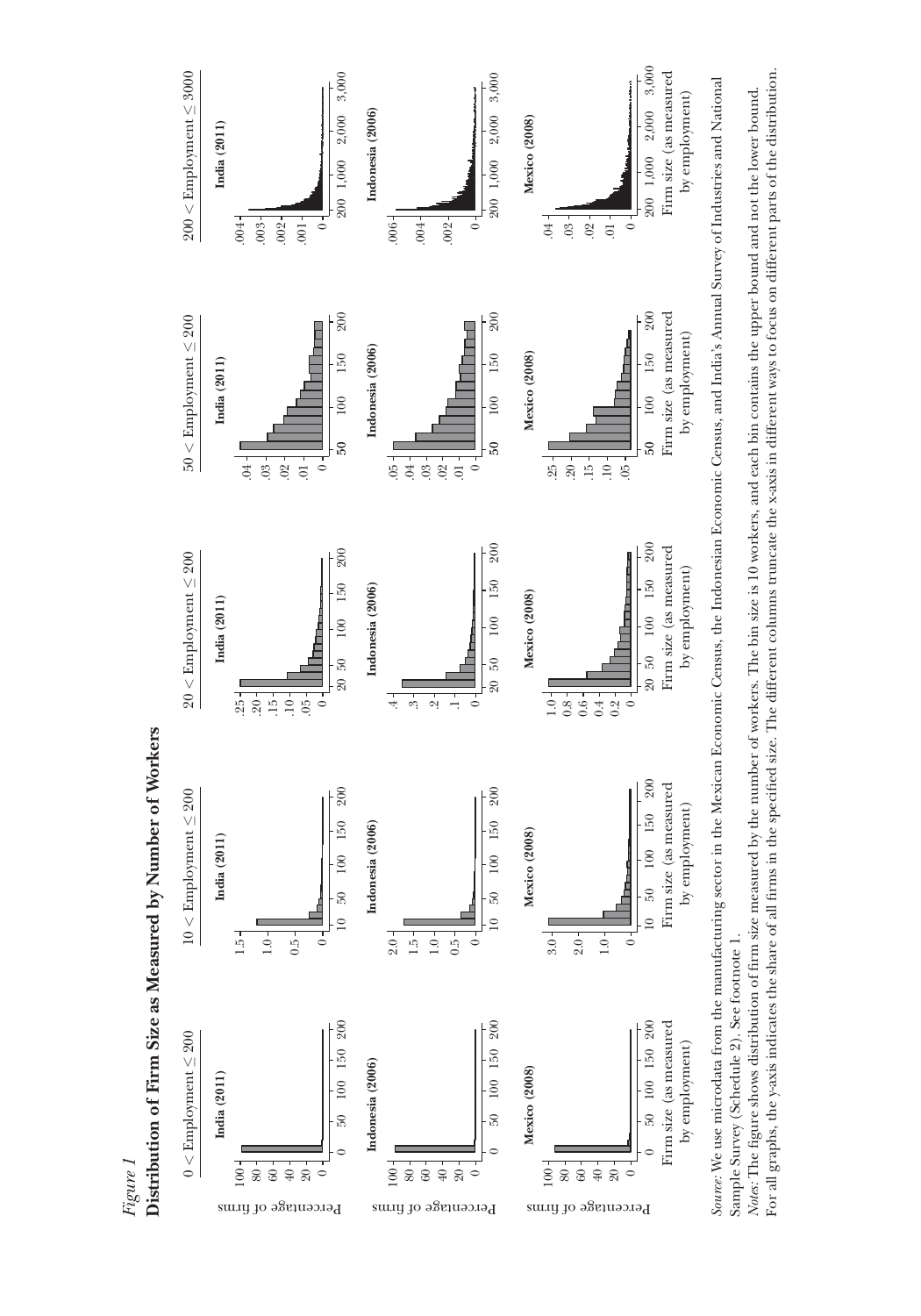fewer mid-sized firms in India, Indonesia, and Mexico than in the United States. But the overwhelming fact is that most firms are small in our three developing countries—large firms are also missing, and there is no missing middle in the sense of a bimodal distribution.

#### **The Distribution of Average Return to Inputs**

Even though the evidence shows no evidence of bimodality in the firm size distribution, another approach is to look also for evidence for the supposed forces that would lie behind the purported bimodality in the firm size distribution. For example, models where capital constraints generate a bimodal size distribution also imply that the return to capital is bimodal: that is, small unconstrained firms and large unconstrained firms would have low returns to capital, but firms that are hitting the constraint—the firms that would have grown to be the allegedly "missing" mid-sized firms—would have much higher returns. Other theories, such as those based on the idea that large firms face higher labor costs, those based on the notion that large firms have better access to intermediate inputs, and those based on De Soto's (1989) hypothesis that the property rights of formal firms are better protected, similarly imply that the return to all the resources used by the firm is bimodal, with one set of unconstrained firms with low returns and another set of constrained firms with high returns.

We do not directly measure the marginal return to inputs, but we can measure the average return to capital, labor, and intermediate inputs. However, interpreting the findings of such an exercise requires some caution, because different production functions have different implications for the relationship between average and marginal products. Here are several possibilities.

First, if revenue is generated by a single Cobb–Douglas function of the factor inputs, factor-intensities and markups are constant, and fixed costs are zero, the marginal return of each input is proportional to its average product.

Second, in a dual technology model with high-capital intensity and low-capital intensity technologies and a Cobb–Douglas production function, the average product of capital will be generally lower, and the average product of labor higher, in firms that utilize more capital-intensive technologies. In addition, the average product of the sum of variable and fixed capital will be lower in firms with high fixed-cost technologies. In addition, if some of capital measured in the data includes the fixed cost of the modern technology, this would further lower the average product of capital (the sum of fixed and variable capital) in large firms.

Although a dual technology model with Cobb–Douglas production technologies predicts that the average product of capital is lower for large modern firms, this prediction does not generalize to arbitrary production functions. For example, imagine that the production function for the two technologies is Leontief (so the marginal product of capital and labor for a given technology is zero), and the average product of capital and labor with the modern technology is higher than in firms using traditional technologies. Here, although the average product of capital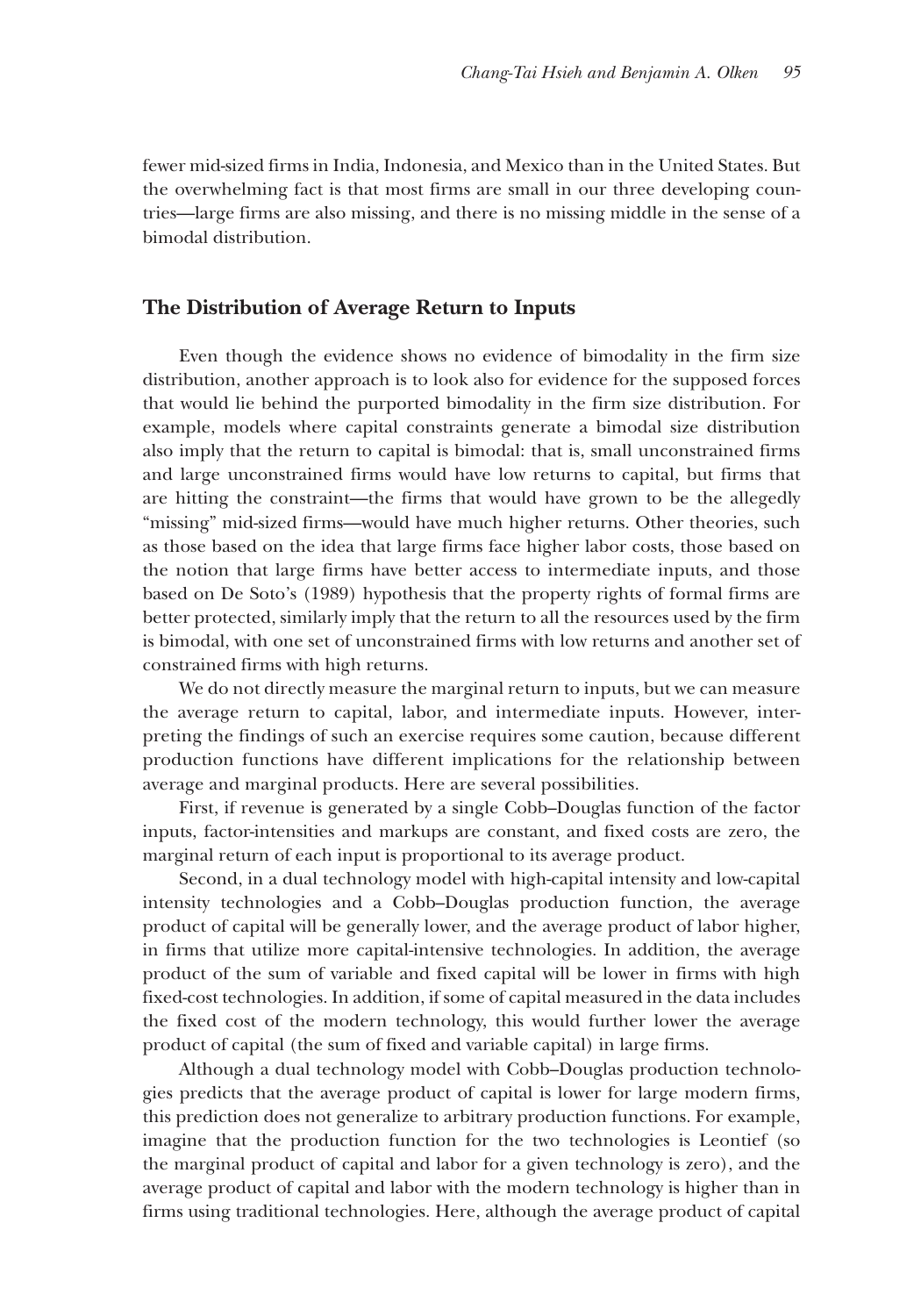and labor in the traditional firm is low, the marginal return from switching to the modern technology is presumably high.

Third, if markups vary across firms—say, because more-productive firms produce higher-quality products that are more price inelastic—then the average product of capital and labor will be higher in larger firms that produce high-quality products.

[Figure 2](#page-8-0) looks for evidence of bimodality in the average product of factor inputs. Specifically, it plots the distribution of the log ratios of value-added to capital (column 1), value-added to labor (column 2), and gross output to the value of intermediate inputs (column 3). We truncate the top and bottom percentile to make the histograms more easily viewable. Note that we do not have a comparable capital series for large and small Indonesian firms, so we omit Indonesia from the first column. The distributions of the average product of capital and labor are not bimodal, as suggested by theories of capital constraints or labor costs. The distributions of the average product of intermediate inputs are also not bimodal, but are roughly right skewed. This pattern is consistent with theories where a large number of firms use few intermediate inputs.

[Figure 3](#page-9-0) looks directly at the correlation between the average product of inputs and firm size (measured as log employment). The first column presents the nonparametric relationship (from a regression using the approach of Fan 1992) with the average product of capital as the independent variable and firm employment as the explanatory variable. The dashed lines in each figure represent 95 percent confidence intervals.

As can be seen, the average product of capital is increasing with firm employment. If the average product of capital is proportional to the marginal product of capital, this suggests that the marginal cost of capital is *higher* in large firms relative to small firms. This fact is inconsistent with a widely held view that the return to capital is high in small firms in poor countries. Put differently, if the return to capital is high in small firms, the evidence in Figure 3 suggests that the return to capital in large firms is even higher.

This fact would be surprising if one believed in the dual technology view that large firms operate capital-intensive technologies with high fixed costs. For the large firms to have higher average products of capital in this story, it would either need to be that the modern firms have high average products of capital but low marginal products (so they use an L-shaped Leontief production function or close to it), or that modern firms also face higher marginal capital costs and the net effect of the higher marginal cost of capital outweighs the effect of capital-intensive technologies and the higher fixed cost on the average product of capital. Neither of these stories is theoretically impossible, but they are not necessarily what one would have expected from most standard versions of these theories.

The second column in Figure 3 plots the nonparametric relationship between the average product of labor with firm employment. The relationship is positive, as if the marginal cost of labor inputs is increasing with firm employment. This is a prediction of the Banerjee–Duflo (2005, 2011) dual technology model if modern technologies are more capital-intensive, although we note that this model is not supported by the evidence that the average product of capital is also higher in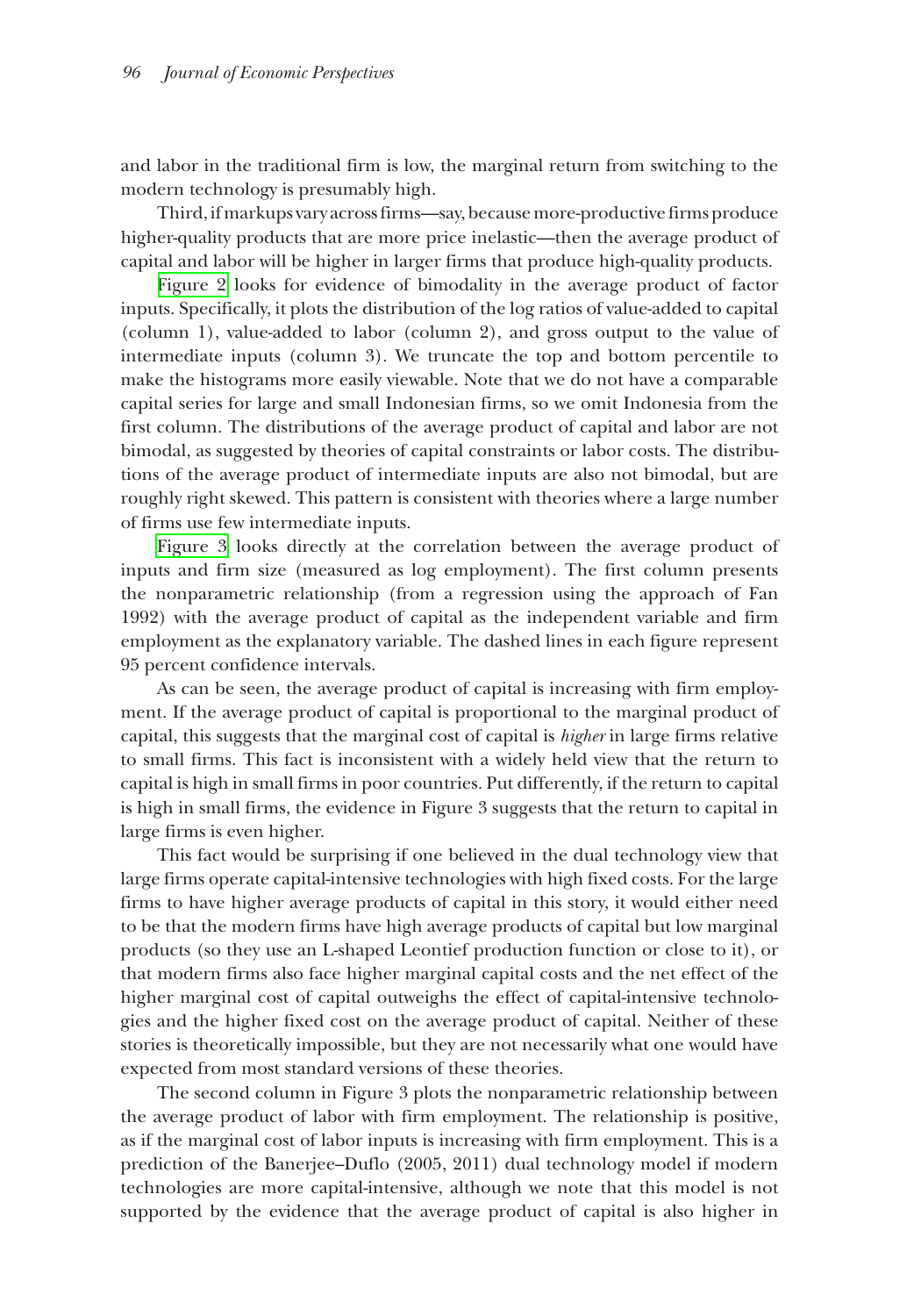

### <span id="page-8-0"></span>*Figure 2* **Distribution of Average Products**

*Source:* See Figure 1 for sources.

*Notes:* The figure presents distributions of the demeaned log average product of capital (column 1), log average product of labor (column 2), and the log ratio of revenues to intermediate inputs (column 3). The bin size is the same in each column and chosen such that the histograms for Mexico have 50 bins. We drop the bottom and top 1 percent in each sample. In Indonesia, the questionnaire administered to firms with fewer than 20 employees asked about capital differently than the questionnaire administered to firms with 20 or more employees so we cannot construct a consistent measure of the capital stock across these two samples. In an online Appendix available with this paper at http://e-jep.org, we show qualitatively similar patterns when we separately examine firms with 20 or more employees and firms with less than 20 employees.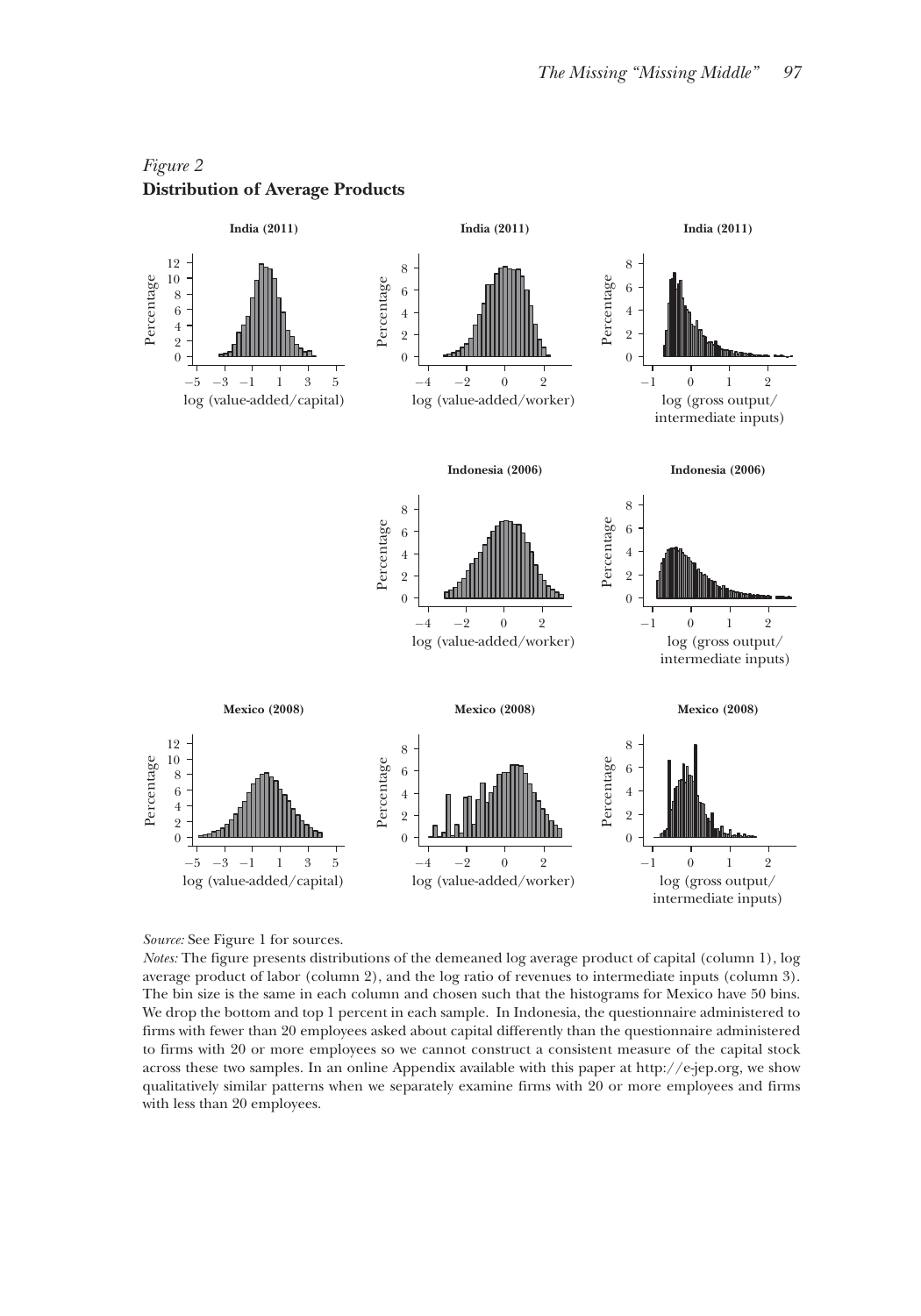<span id="page-9-0"></span>*Figure 3*





*(size measured as log(employment))*

*Source:* See Figure 1 for sources.

*Notes:* Figure shows local linear regressions of log average product on log employment. We normalize the y-axis by taking the value of the function at  $log$  (employment) = 1.4 to be zero. Dashed lines represent 95 percent confidence bounds. Size is measured as log (employment).

larger firms. The fact that the average product of labor is higher in larger firms also supports the story by Harris and Todaro (1970), McKinsey & Co. (2005), and Levy (2008) that large firms pay above-market labor costs, except that there is no clear discontinuity in this relationship. We note that La Porta and Shleifer (2008, tables X, XI) also find that average labor productivity increases with firm size in the World Bank Enterprise Surveys, except that we interpret the positive relationship as indicating that large firms behave as if they face higher marginal labor costs.

An alternative explanation for why the average product of labor and capital might be higher in large firms is that larger firms charge higher markups. De Loecker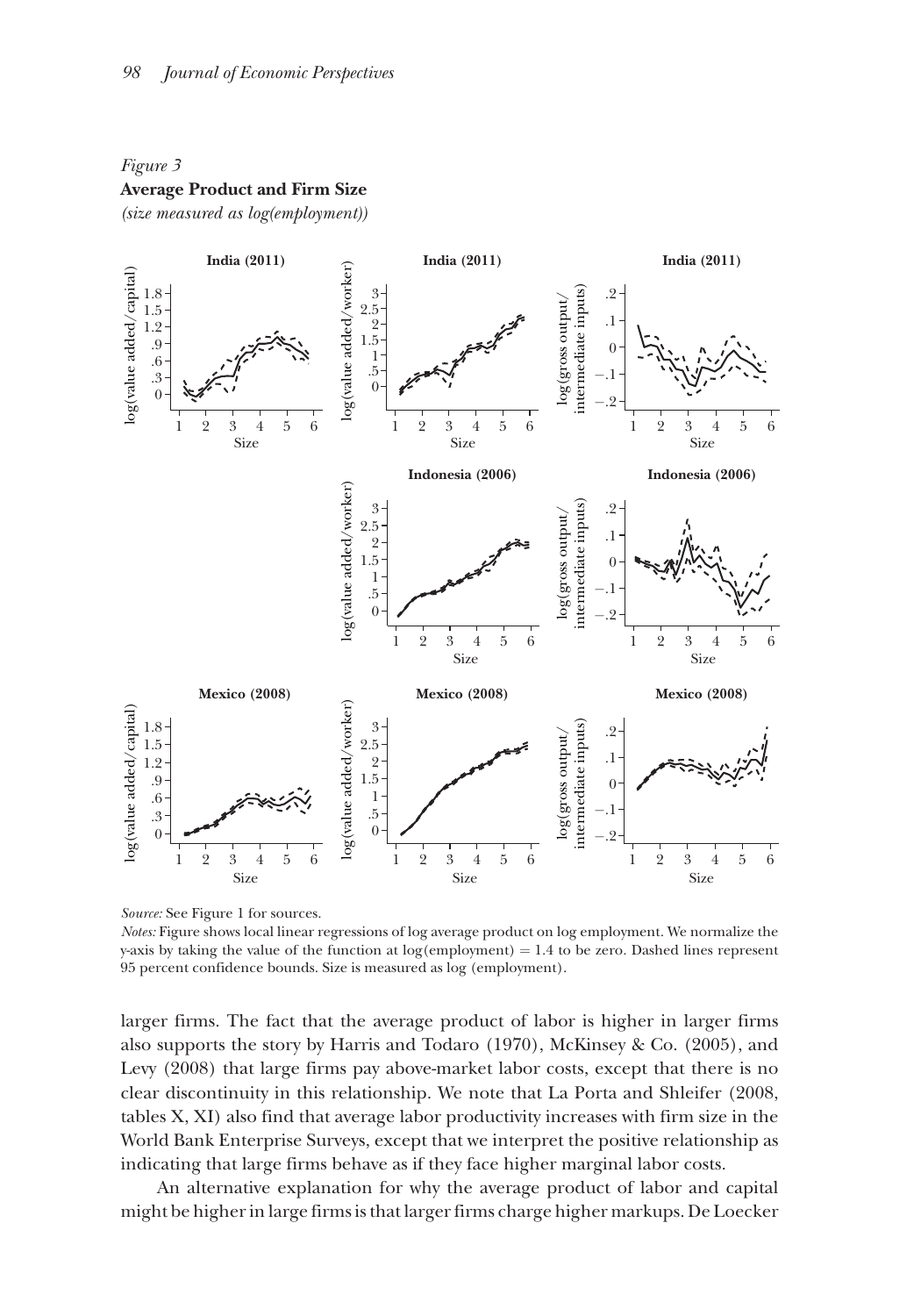and Warzynski (2012) show that in this case, the markup will be proportional to the ratio of gross output to spending on intermediate inputs. The third column in Figure 3 shows the relationship between revenue per intermediate input and firm size. Here, there is no evidence that the average product of intermediate inputs is higher or lower in large firms relative to small firms. If the marginal cost of intermediate inputs is the same for small versus large firms, Figure 3 indicates that markups are no higher in large firms. In turn, this suggests that the higher average product of capital and labor for large firms do not reflect higher markups, but rather higher marginal costs. Of course, it is possible that large firms charge higher markups but the effect of the higher markup on the average product of intermediate inputs is exactly offset by a lower marginal cost of material inputs.

Together, Figure 2 and Figure 3 produce our second set of stylized facts: the average product of labor and capital is lower in small firms than in large firms, and there is no obvious bimodality in any of these distributions. In this sense, these developing countries look much like the United States, where it also the case that larger firms appear to be more productive (Brown and Medoff 1989; Idson and Oi 1999; Hsieh and Klenow 2014). But the fact that the larger firms are more productive is at odds with the frequent view in the development space that the key constraints are with small firms. If we believed there was a "missing middle" of constrained firms with high returns that could not grow, many models would have predicted either small firms to have higher average products, or potentially an inverted U-shape, with a mass of high average product and constrained firms in the middle of the distribution. However, the data does not support this view.

#### **Discontinuities in Firm Size from Tax and Regulatory Notches**

A frequently cited reason for the existence of the purported missing middle is the existence of a tax or regulatory notch that affects firms above a certain size. In this situation, one might expect to find a bunching of firms at the size determined by the regulation or tax, and a missing distribution of firms just above the kink point. There are many possible examples: firms with few employees are frequently exempt from labor regulations (such as benefits and hiring and firing costs), and there is often preferential tax treatment for firms below a certain size threshold.

In our setting, we examine three such notches. In India, the Industrial Disputes Act requires firms employing more than 100 workmen (that is, 100 workers other than managers) to obtain government permission before laying off workers. This suggests a discrete notch in labor regulation at 100 nonmanagerial employees, which some have suggested is an important reason for the small size of firms in India (for example, *The Economist* 2007; Krueger 2013).[2](#page-10-0)

In Indonesia, firms below a given revenue threshold are exempt from paying the 10 percent value-added tax. This again creates a discrete notch where we would

<span id="page-10-0"></span><sup>&</sup>lt;sup>2</sup> Besley and Burgess (2004) offer an empirical assessment of the importance of Indian employment law more generally, and Guner, Ventura, and Xu (2007) present a quantitative model.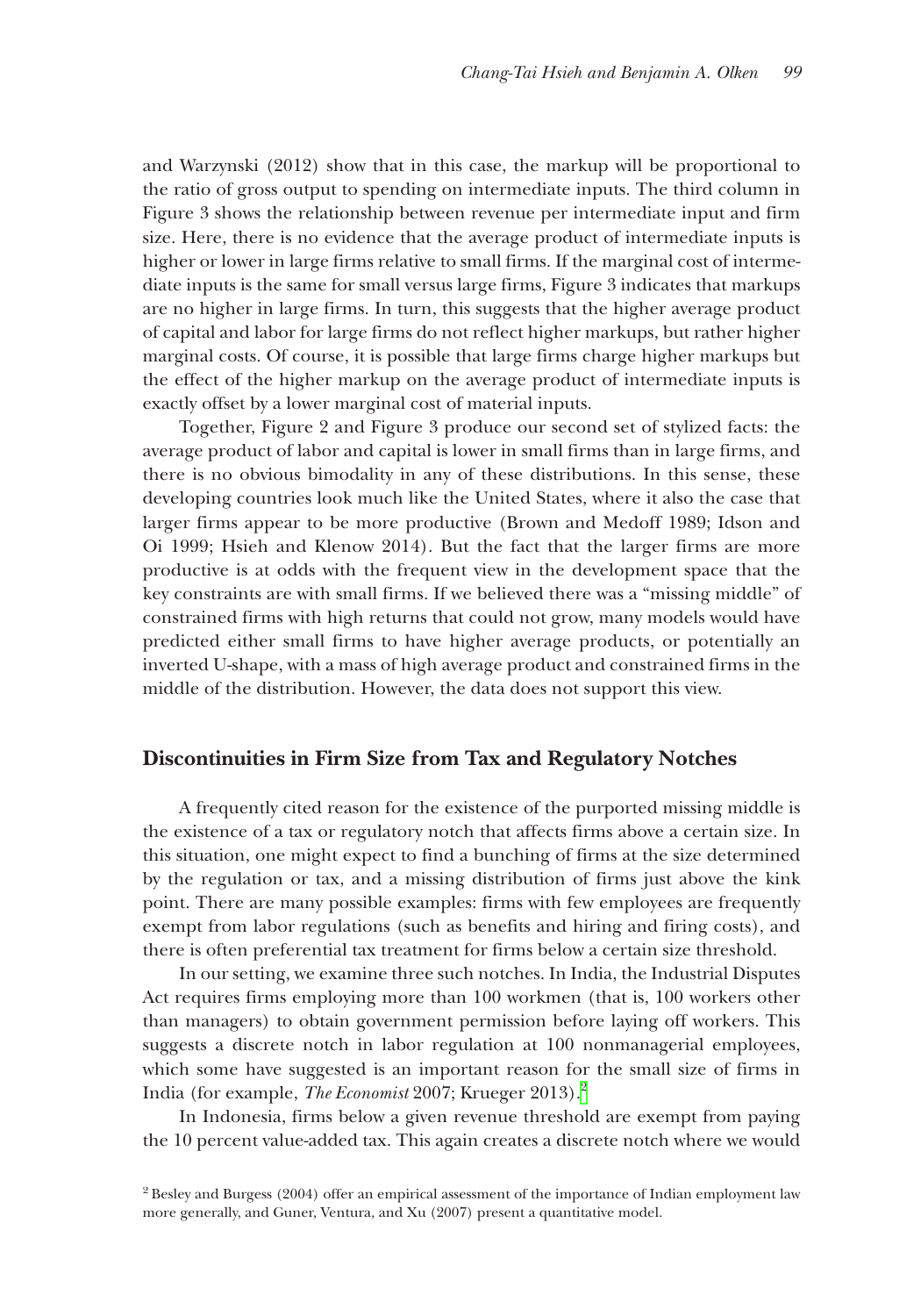



*Source:* The data comes from India's Annual Survey of Industries and National Sample Survey. *Notes:* Figure shows size distribution of Indian firms around firms with 100 workers. We exclude managerial workers in the sample of formal firms from the Annual Survey of Industries. The bin size is four workers, and each bin contains the upper and not the lower bound.

expect bunching of firms below this cutoff (Kleven and Waseem 2013). The cutoff is not indexed for inflation; instead, it is adjusted discretely by the government periodically. Adjustments were made in 1992 (50 percent nominal increase); 1995 (100 percent nominal increase); 2001 (50 percent nominal increase); and 2004 (66 percent nominal increase). In 2006, the year of our census, the threshold was still where it was in 2004, at 600 million Indonesian rupiah (about \$65,000 in US dollars); it was not raised again until 2013.

In Mexico, we focus on the revenue threshold due to the simplified tax regime for small firms. From 1998 until 2013, firms with sales below 2 million pesos (about \$125,000 in 2008) pay a flat tax of about 2 percent of their sales and are exempt from payroll taxes, income taxes, and value-added taxes. Firms above the 2 million peso threshold are subject to a 15 percent value-added tax, a 38 percent income tax, and a 35 percent payroll tax.<sup>3</sup>

Although a casual examination of the histograms in Figure 1 does not suggest any discontinuities, it is possible that if we zoom in on these kinds of notches in the regulator environment we will see something. Figure 4 shows the distribution of nonmanagerial employment in India in 2011. (For nonformal firms, we do not have employment separately by managerial and nonmanagerial categories, so we report total employment for these firms.) We zoom in on the range from 60 to 140 nonmanagerial employees so we can focus on the 100 worker cutoff (shown by the vertical line). We focus on the distribution of all firms (left panel) but also show the distribution of formal firms (center panel) and informal firms (right panel). Since the regulation applies only to formal firms, it is possible that even if the regulation doesn't affect the total firm size distribution, it affects the decision to switch from formal to informal.

<span id="page-11-0"></span><sup>&</sup>lt;sup>3</sup> The tax rate under the simplified tax regime (Repecos) varies across states but averages 2 percent. The simplified tax regime is administered at the state level. See Sánchez-Vela and Valero-Gill (2011).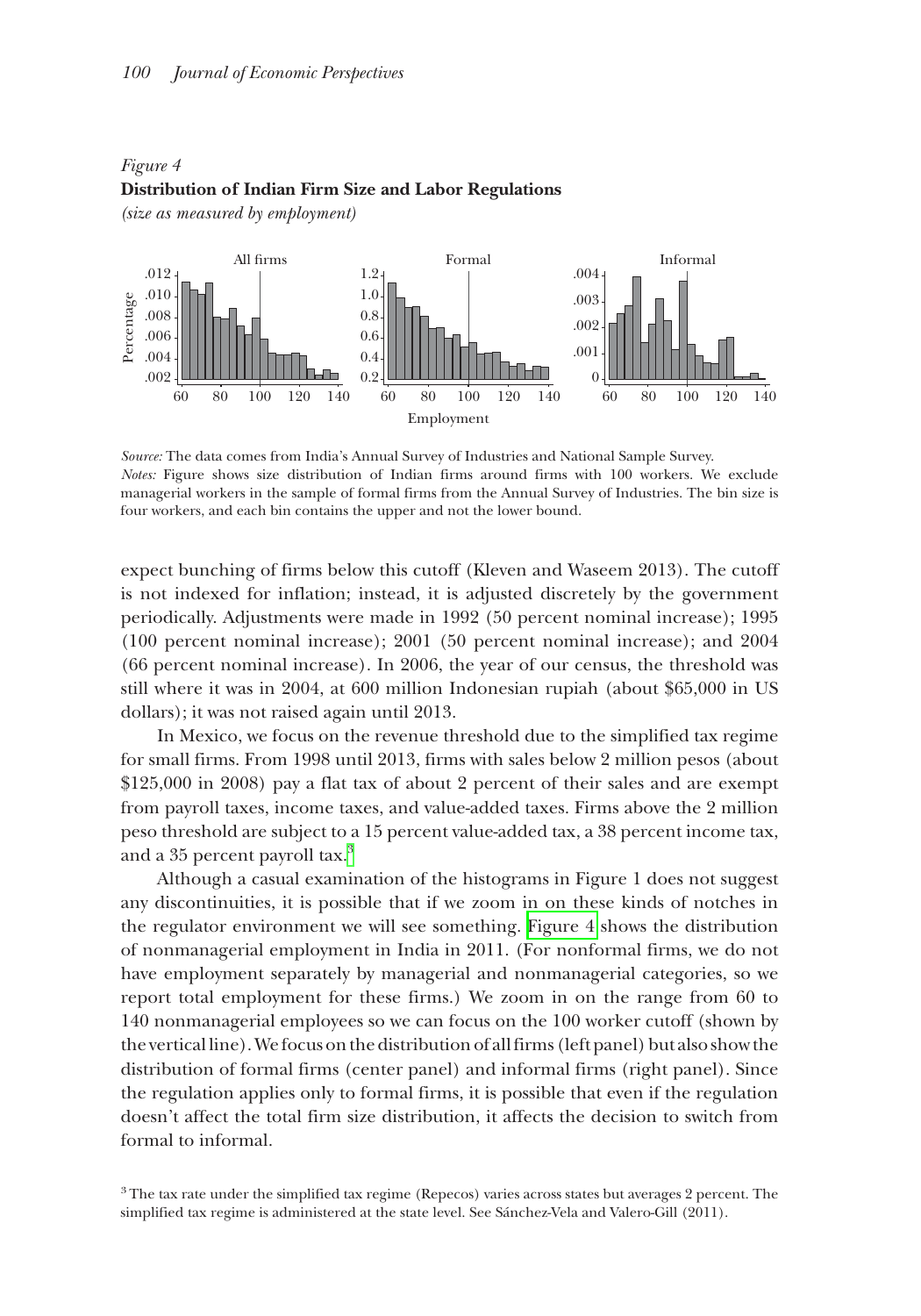Visually inspecting the leftmost panel of Figure 4, there is perhaps a slight bit of bunching at 100 employees, but it is small. In the bin just below the cutoff  $(97-100$  workers), there are a total of 1,370 firms. In the next bin  $(101-104$  firms), there are 1,013 firms. Even abstracting from the fact that the overall distribution is downward sloping, so one would expect fewer firms with 101–104 workers than 97–100 workers, the difference amounts to at most two-tenths of 1 percent of all Indian firms—a few hundred firms in all of India out of the 17,177,148 total firms.

Inspecting the central panel, there is no discontinuity whatsoever in formal firms; if anything, there is a slight spike of firms with more than 100 workers. There *is* bunching of informal firms just below 100, but again the economic magnitude is small: the difference between the number of firms with 97–100 workers and 101–104 workers is a little more than two-tenths of 1 percent of all informal firms at most about 418 firms in total for all of India. Thus, while there may be a small amount of bunching induced by the regulation, the amount we can detect in the data does not suggest that it is an important driver of small firm size in India.

For Indonesia, we focus on the discontinuity in revenue at 600 million Indonesian rupiah. One might expect more heaping in revenue than in employment, since presumably revenue is easier to adjust in order to stay under the threshold (for example, firms may have some flexibility in deciding what year to realize revenue from a given sale). The top left panel of [Figure 5](#page-13-0) shows the distribution of revenue for all Indonesian firms; the bottom panel zooms in on firms with more than 20 employees. Since virtually no firms with fewer than 20 employees have revenue close to 600 million rupiah, the figures in the bottom panel are easier to read. The two left panels show the distribution for all firms with less than 40 billion Indonesian rupiah in revenue (about \$4.3 million in US dollars). To zoom in closer to the discontinuity, the right panels consider only firms with less than 1.8 billion in Indonesian rupiah in revenue (about \$200,000 in US dollars).

The figure (particularly the bottom-right), which zooms in on the relevant part of the cutoff shows no bunching at the discontinuity in eligibility to pay the value-added tax. Because virtually all firms in the relevant part of the revenue distribution are from the large firm survey, which is conducted annually, we can re-generate the zoomed-in graph for large firms for each year back to 1990 and check for any changes in firm size associated with the different cutoffs that were in place over the years. In an online Appendix available with this paper at http://e-jep.org, we show this figure, with the relevant cutoff line shown each year. We never find any substantial bunching at the discontinuities.

Next, we focus on a potential discontinuity in Mexico due to a simplified tax regime for firms with less revenue than 2 million pesos. The left panel in [Figure 6](#page-14-0)  shows the distribution of sales for all Mexican firms with less than 6 million pesos in sales; the right panel zooms in on firms with sales between 1 and 4 million. As can be seen, there is no bunching at 2 million pesos (the vertical line) after which firms legally switch from a flat 2 percent sales tax regime to the combination of the value-added tax, income tax, and payroll tax regime.

Combined, the evidence from India, Mexico, and Indonesia suggest a third important fact: at least as we can measure it in our data, we do not see important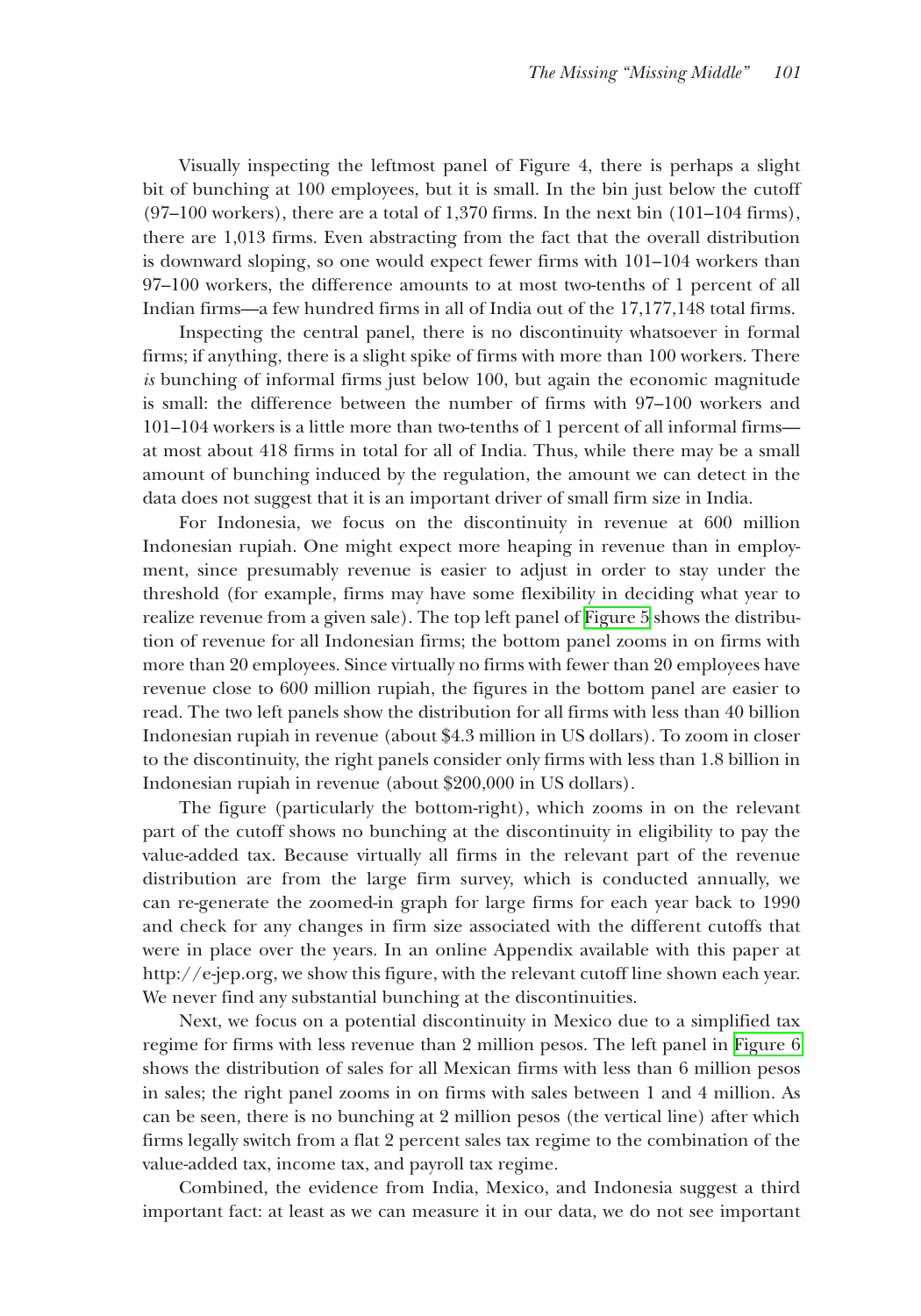

<span id="page-13-0"></span>*Figure 5* **Distribution of Indonesian Firm Size and the VAT Threshold**

*Source:* Indonesian Economic Census. See footnote 1. *Notes:* Figure shows distribution of the revenue of Indonesian firms. The vertical line (600 million rupiah) denotes the VAT threshold. The bin size is 40 million rupiah, and each bin contains the upper bound but not the lower bound.

discontinuities in firm size, either in general when looking at the distributions or when we zoom in around the places where one would expect them a priori based on regulatory and tax notches.

Of the other papers in the literature that have looked at similar notches, a small number of papers have found some bunching, but in most of these cases the quantitative magnitude of the bunching is small. For example, Onji (2009) examines the introduction of a value-added tax threshold in Japan and looks for bunching around the threshold, much as we do in Indonesia. Although he does find evidence of bunching, the magnitude appears very small: the share of firms below the threshold falls by less than 0.5 percent. Similarly, Schivardi and Torrini (2008) examine a discontinuity in Italian employment regulations that applies to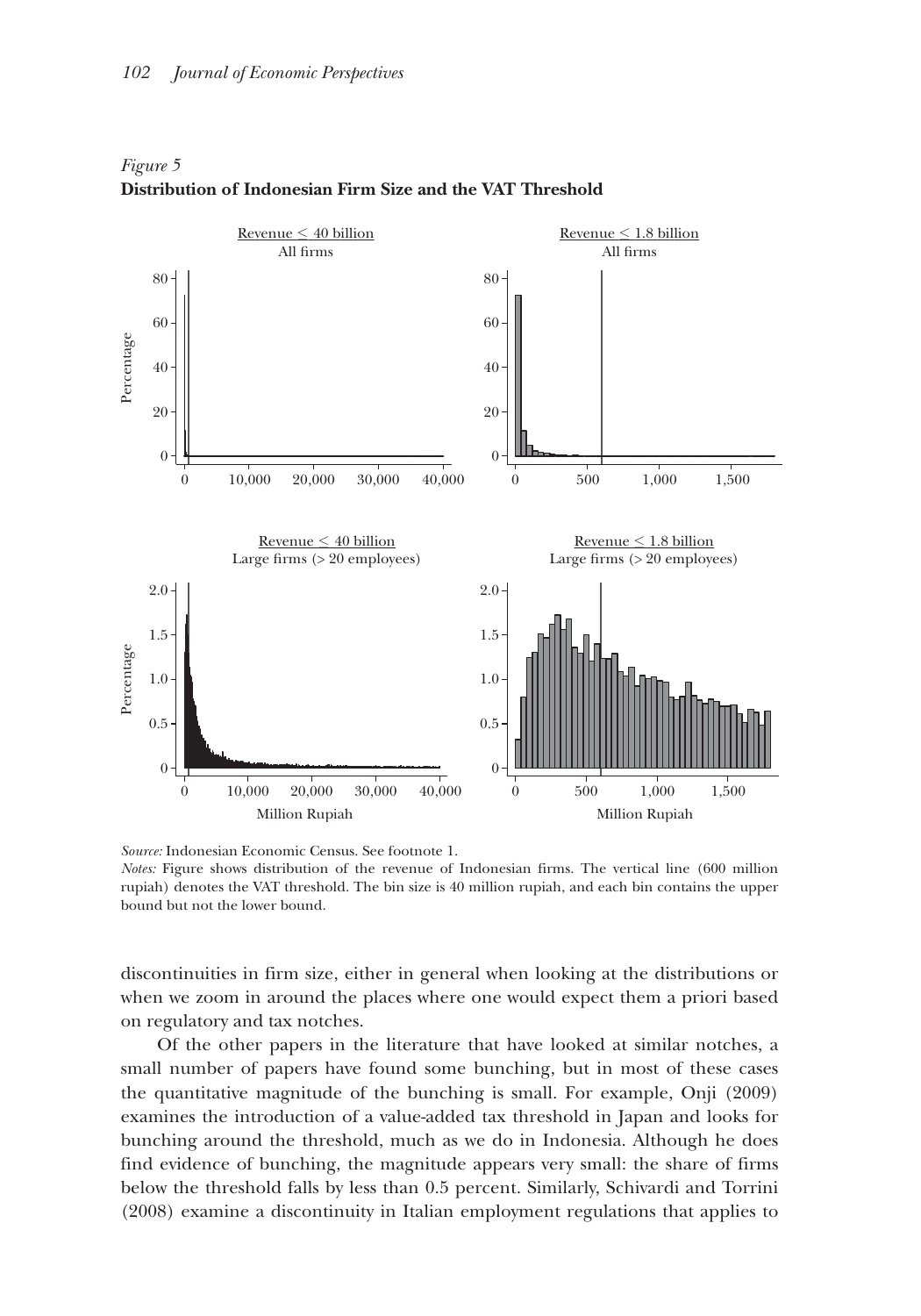

#### <span id="page-14-0"></span>*Figure 6* **Distribution of Mexican Firm Size and the Simplified Tax Regime Threshold**

*Source:* We use microdata from the manufacturing sector in the Mexican Economic Census. See footnote 1.

*Notes:* Figure shows the distribution of revenues of Mexican firms. The vertical line (2 million pesos) denotes the threshold of a simplified tax regime for small firms. The bin size is 80,000 pesos, and each bin contains the upper bound and not the lower bound.

firms greater than 15, much as we do in India. They estimate that after removing the threshold, average firm size would increase by less than 1 percent. Garicano, LeLarge, and Van Reenen (2013) estimate the impact of lifting French regulations that apply to firms with more than 50 workers. Their model implies that about 3 percent of workers are reallocated from firms of size 50 or more to firms of size 49 and below. Under the assumption of flexible wages, their model estimates an output loss of 0.16 percent of GDP associated with this change, although the assumption of fully inflexible wages yields substantially larger estimates. Thus, the evidence we present from India, Indonesia, and Mexico is consistent with the small magnitudes of bunching observed in other contexts.

#### **How Did the "Missing Middle" Misconception Arise?**

Given the facts presented in this paper, a natural question is: Where does the misconception about the missing middle—in the sense of the bimodality of the distribution—come from? We suggest it comes from the combination of two transformations that had previously been made to the available data.

In the economics literature, the main evidence typically cited for the missing middle is table 1 of Tybout (2000). In that table, Tybout shows the distribution of employment shares across plant sizes for manufacturing firms for 19 countries. For most countries in the table, he shows the number of workers in firms of size 1–9,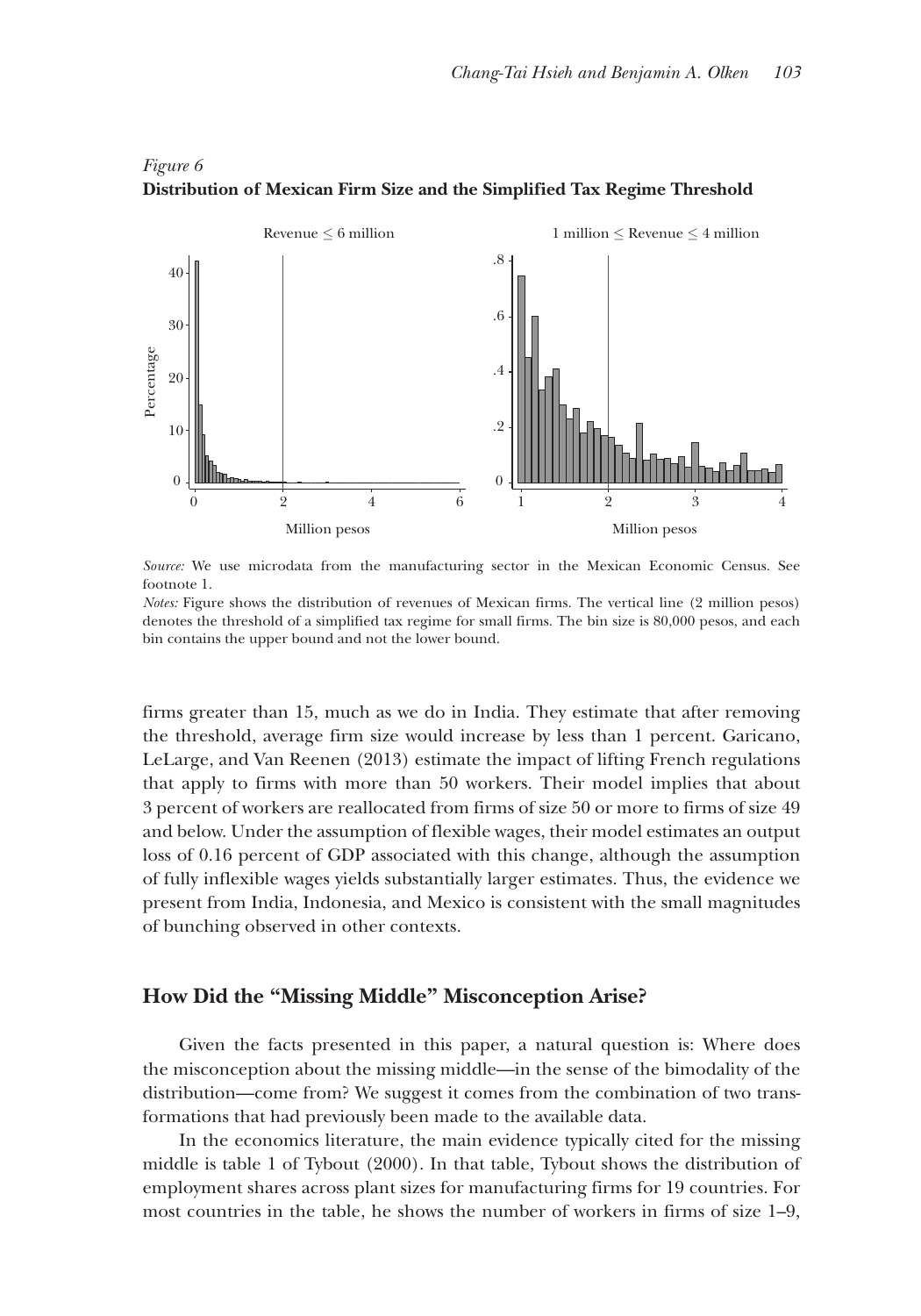10–49, and 50+; for a few countries, he includes five or six bins of firms instead. The data in the table is, in turn, drawn from other calculations done by a variety of other authors, most notably Leidholm and Mead (1987), who compile similar tabulations from other studies. The "missing middle" refers to the fact that in most developing countries, there is substantially lower employment share in the mid-sized category (that is, firms of 10–49 employees) than in either the small category (fewer than 10 employees) or the large category (50 or more employees). For example, in Indonesia in 1977, the table shows 77 percent of total manufacturing employment is in firms of size 1–9, 7 percent is in firms of size 10–49, and 16 percent is in firms of size 50 or more.

There are two important differences between the facts reported in the Tybout (2000) and Liedholm and Mead (1987) tables and the facts we present here. First, these earlier tables refer to the employment share—that is, what fraction of total manufacturing employment comes from firms of a given size—rather than the distribution of firm size. The employment share distribution reveals in what size firm a typical worker in the economy works, whereas the firm size distribution reveals the distribution of firms. To compute the employment share statistic, one multiplies the number of firms in each bin with the average employment size of firms in the bin. While the employment share statistic is interesting for understanding the aggregate distribution of employment, most theories about the existence of the missing middle discussed above are about firm size itself. For example, theories about tax and regulatory notches and credits constraints are all about whether firms should grow above a certain size, not about the employment share in aggregate.

We start with our data from Figure 1 about the distribution of firm size, and transform it into one on the distribution of employment share by firm size, as shown in [Figure 7.](#page-16-0) This transformation, in itself, does not create a missing middle. Figure 7 shows the distribution of employment share, analogous to what is shown in Figure 1 for the distribution of firm size. Although it is shifted to the right (mechanically) from the firm size distribution, it still appears unimodal in all three countries.

Second, in the earlier literature, because of data limitations, the tabulations about employment share are typically binned into a small number of groups: for most countries, the authors report the totals for three bins, firms with less than 10 employees, 10–49 employees, and 50 or more employees.

To see what difference this choice of bins makes, [Table 1](#page-17-0) reports the distribution of firm size (Panel A) and the distribution of employment shares (Panel B) from our data, grouped into these same three categories. Panel A shows that the firm size distribution, even when binned, shows the same pattern as the histograms—the density of firms is monotonically declining in firm size. But Panel B shows that when we apply the arbitrary binning transformation to the *employment share* distribution, the pattern from Tybout (2000) re-emerges. For example, in Indonesia in 2006, 54 percent of total employment is in firms with 1–9 employees, 12 percent is in firms with 10–49 employees, and 34 percent is in firms with 50 or more employees—that is, the missing middle phenomenon now appears. Thus, the existing facts about the missing middle seem to come from the combination of these two transformations to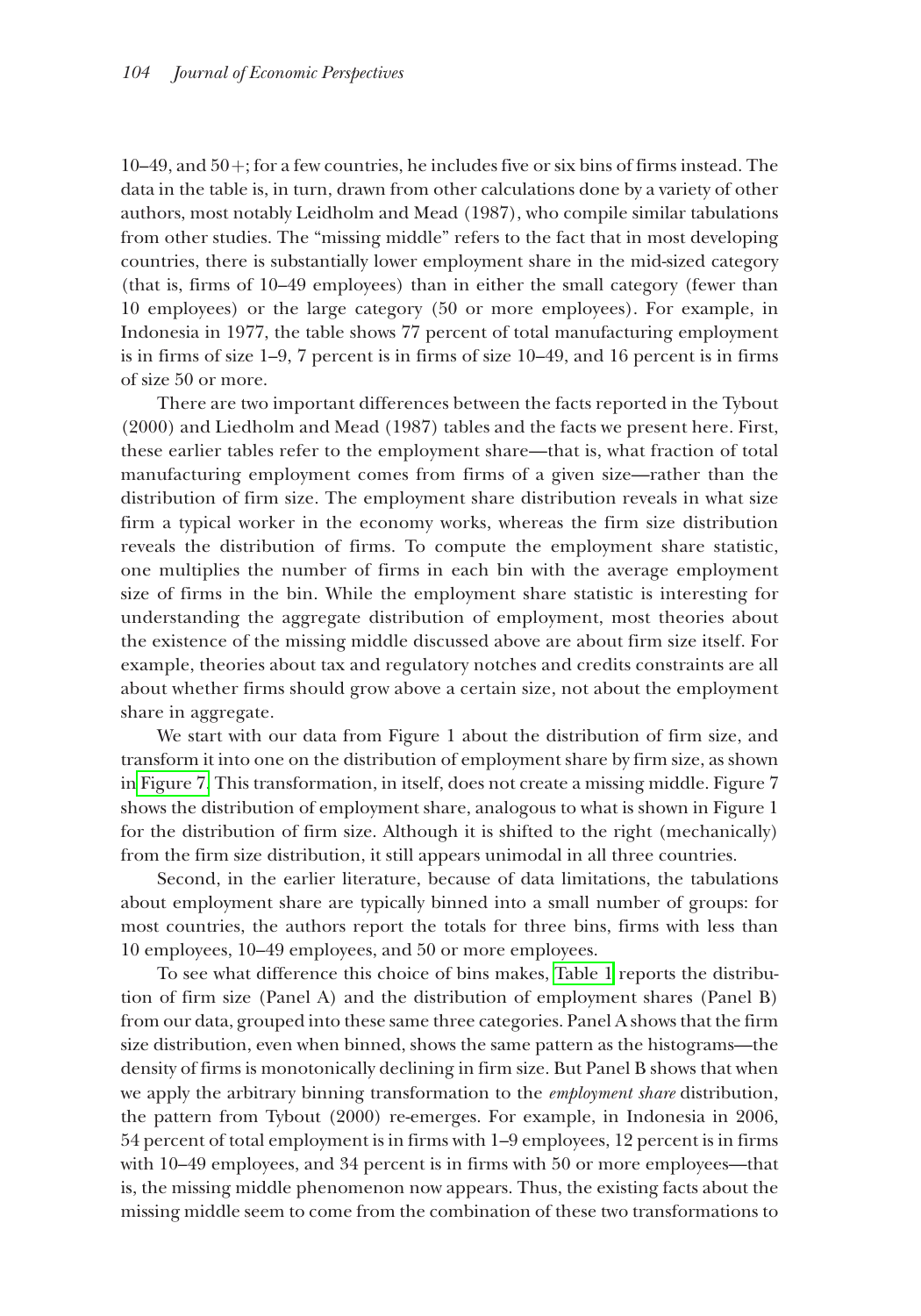<span id="page-16-0"></span>

*Notes:* The figure shows the distribution of employment share across firms of different size as measured by number of employees. The bin size is 10 workers, and each bin contains the upper bound and not the lower bound. The different columns truncate the x-axis in different ways to focus on different parts of the distribution. the upper bound and not the lower bound. The different columns truncate the x-axis in different ways to focus on different parts of the distribution.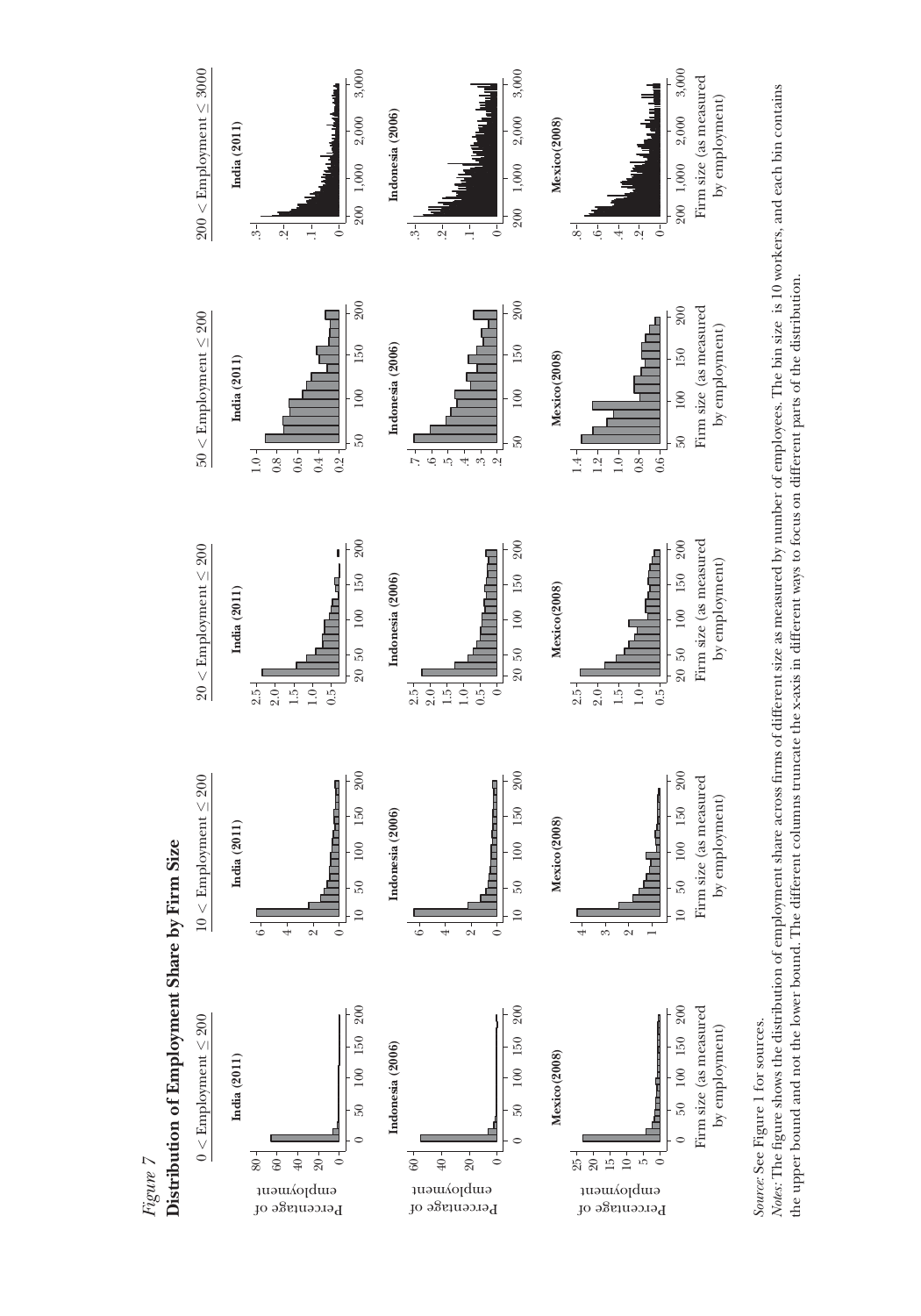| Firm Size (Employment)                                 | <i>India</i> 2011 | Indonesia 2006 | Mexico 2008 |
|--------------------------------------------------------|-------------------|----------------|-------------|
| Panel A: Distribution of Firm Size                     |                   |                |             |
| $1 - 9$                                                | 97.88             | 96.78          | 91.74       |
| $10 - 49$                                              | 1.85              | 2.83           | 5.85        |
| $50+$                                                  | 0.28              | 0.39           | 2.41        |
| Panel B: Distribution of Employment Share by Firm Size |                   |                |             |
| $1 - 9$                                                | 64.77             | 53.95          | 22.45       |
| $10 - 49$                                              | 12.10             | 12.04          | 10.55       |
| $50+$                                                  | 23.13             | 34.01          | 66.99       |

#### <span id="page-17-0"></span>*Table 1* **Distribution of Firms and Employment Shares in Bins**

*Source:* See Figure 1 for sources.

the data: the transformation from the distribution of firms to the aggregate employment share, and the arbitrary binning of the employment share distribution.

#### **Implications for Theories of Development**

Ultimately, the main reason that economists and policymakers care about the size distribution of firms in developing countries is what it may reveal about alternative theories of firm development and in turn what that implies for policy. The lack of a "missing middle"—that is, the lack of bimodality in the size distribution of firms—suggests that neither the "small firms are constrained" nor the dual economy theories of development are correct, at least not in their simplest form. In addition, the fact that the average returns to capital and labor are lower in small firms suggests that the view that small firms are constrained—say because they have difficulty accessing capital and thus have a high return to capital—is inconsistent with the simple versions of these models.

What would it take to reconcile the models to the facts? One tempting alternative is to explore the implications of more capital-intensive production technologies for larger firms: after all, it is likely that large firms use more capital-intensive technologies that, all else equal, would tend to lower the average product of capital in large firms. To make a dual-economy model fit the facts without also asserting that large firms are constrained, one would need the high-productivity firms to have high average products of capital but low marginal products of capital, and vice-versa. Moreover, one would need substantial heterogeneity across firms in the employment size of such high capital-intensity firms in order to avoid generating bimodality in the firm size distribution. It is theoretically possible to write down such models, but the facts presented here substantially constrain the types of models one can write down.

An alternative theory that fits all our facts is the view that large firms are constrained, perhaps by taxes or regulations, but that implementation of these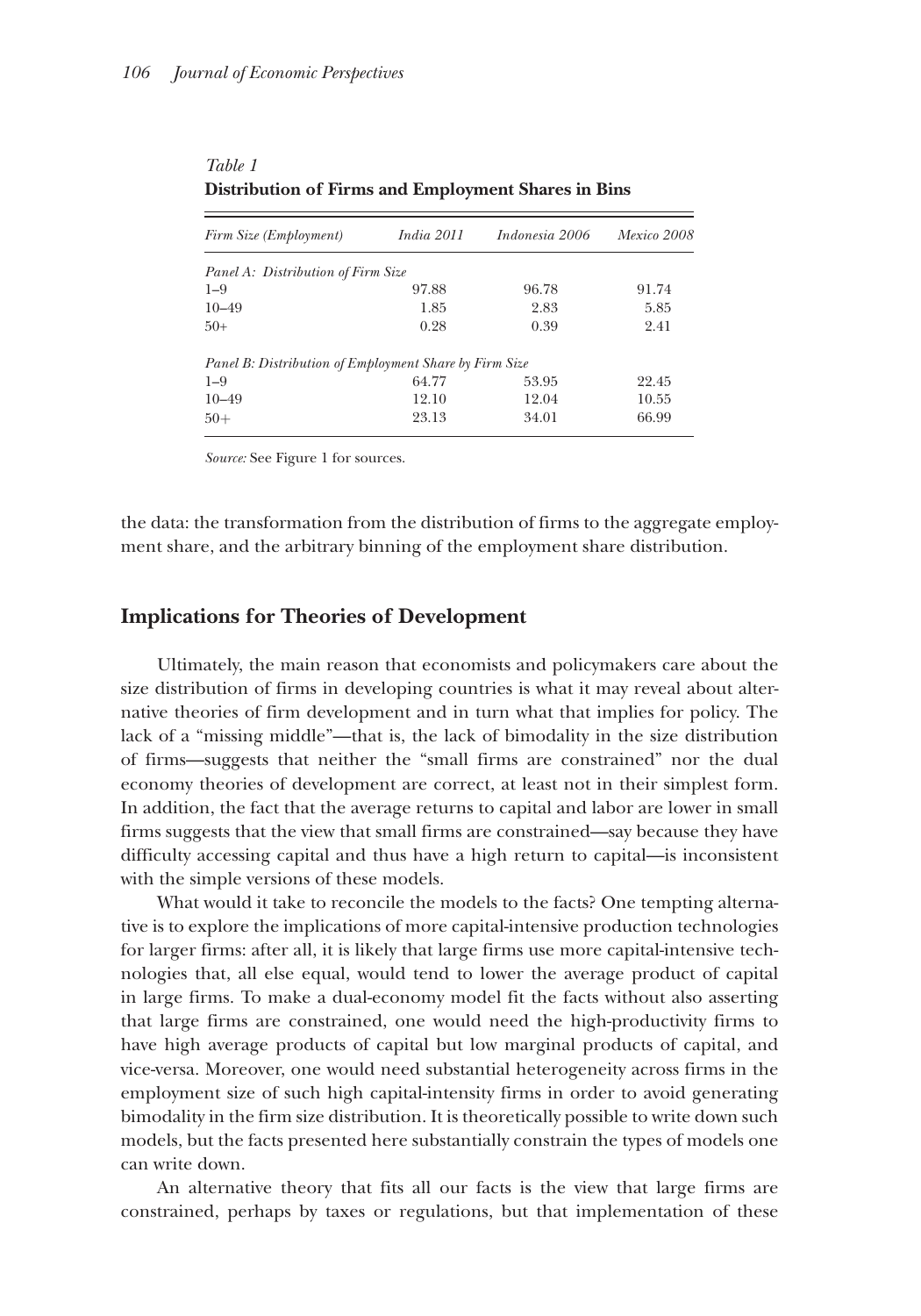barriers is imperfect. Levy (2008), for example, documents that the vast majority of small and mid-size firms in Mexico evade the 35 percent payroll tax. This view is consistent with the evidence that there is little meaningful discontinuity in the size distribution, even at thresholds at which one would expect a discontinuity if taxes or regulations were perfectly enforced. This view also implies that the problem is unlikely to be the (relatively easy to fix) notch in the tax or regulatory code; rather, it suggests that it a confluence of factors make enforcement of such rules easier in larger firms so that costs from regulation are rising smoothly in firm size. Another key prediction of the "large firms are constrained" view is that the marginal return to resources would be higher in large firms, which is supported by the fact that the average product of capital and labor is consistently higher in large firms when compared to small firms. If so, the fact that the firm size distribution in poor countries is dominated by small firms is explained by firms *choosing* not to exert the effort necessary to grow because their marginal cost would rise if they did grow.

In sum, the evidence we present in this paper suggests that the problem of economic development in low-income and middle-income countries is how to relieve the differential constraints faced by large firms, not how to relax the constraints faced by small firms. Indeed, this view suggests that programs such as microcredit or simplified tax regimes that benefit only small firms may worsen the development problem by further increasing the incentive to stay small.

■ We thank Arianna Ornaghi, Nick Tsivanidis, Pedro-José Martínez-Alanis, and especially *Donghee Jo for outstanding research assistance and Abhijit Banerjee, Esther Duflo, Santiago Levy, Pete Klenow, and John Van Reenan for helpful comments. The results from the Mexican Census have been screened by Mexico's INEGI to ensure no confidential data is released.*

#### **References**

**Banerjee, Abhijit V., and Esther Duflo.** 2005. "Growth Theory through the Lens of Development Economics." Chap. 7 in *Handbook of Economic Growth*, volume 1, edited by Philippe Aghion and Steven Durlauf. Elsevier.

**Banerjee, Abhijit V., and Esther Duflo.** 2011. *Poor Economics: A Radical Rethinking of the Way to Fight Global Poverty.* Public Affairs.

**[B](http://pubs.aeaweb.org/action/showLinks?crossref=10.1162%2F003355304772839533)esley, Timothy, and Robin Burgess.** 2004. "Can Labor Regulations Hinder Economic Performance? Evidence from India." *Quarterly Journal of Economics* 119(1): 91–134.

**[B](http://pubs.aeaweb.org/action/showLinks?crossref=10.1162%2Fqjec.2007.122.4.1351)loom, Nicholas, and John Van Reenan.** 2007. "Measuring and Explaining Management Practices

across Firms and Countries." *Quarterly Journal of Economics* 122(4): 1351–1408.

**Brown, Charles, and James L. Medoff.** 1989. "The Employer Size-Wage Effect." NBER Working Paper 2870.

**[D](http://pubs.aeaweb.org/action/showLinks?system=10.1257%2Faer.102.6.2437)e Loecker, Jan, and Frederic Warzynski.** 2012. "Markups and Firm-level Export Status." *American Economic Review* 102(6): 2437–71.

**[D](http://pubs.aeaweb.org/action/showLinks?crossref=10.1162%2Fqjec.2008.123.4.1329)e Mel, Suresh, David McKenzie, and Christopher Woodruff.** 2008. "Returns to Capital in Microenterprises: Evidence from a Field Experiment." *Quarterly Journal of Economics* 123(4): 1329–72.

**De Soto, Hernando.** 1989. *The Other Path: The*